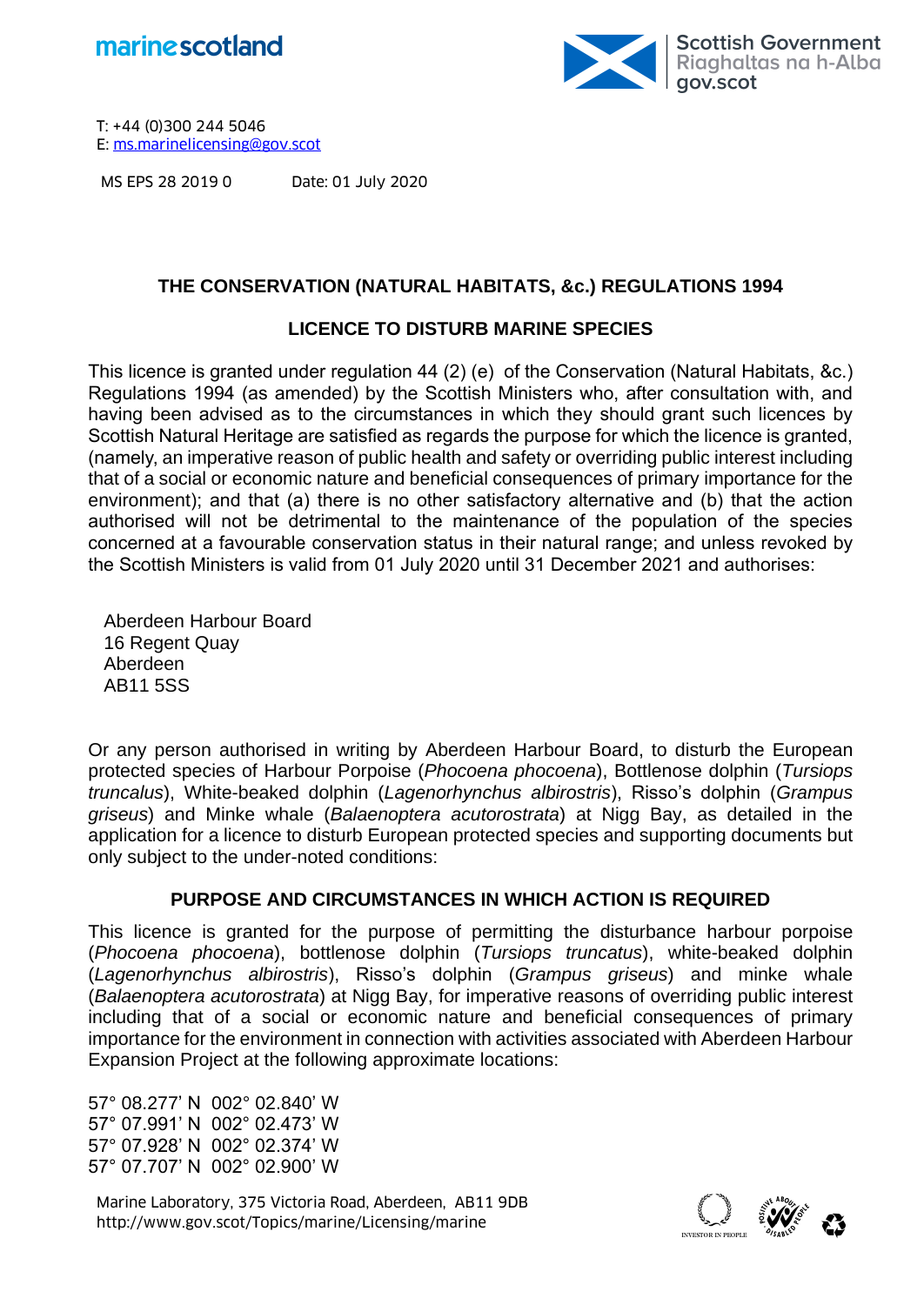



MS EPS 28 2019 0 Date: 01 July 2020

Sea deposit site:

Within a 0.25 nautical mile radius of 57° 07.000' N 002° 00.000' W.

This licence is granted for permitting disturbance of the above named species as a result of the activities associated with Aberdeen Harbour expansion Project, including:

- Dredging and sea deposit of dredge material
- Drilling
- Deposit and use of any explosive substances or articles
- Drum cutting

## **Licence Conditions**

- 1. The licensee must ensure that all works are carried out in strict accordance with the mitigation and working methods proposed in the application for this licence to disturb European protected species, together with supporting information including the Supplementary Information for the Application for a European Protected Species Licence (2019 to 2020) document dated 27 November 2019 and all works must be carried out within the timescale given within the application and any subsequent written correspondence between Marine Scotland and the applicant, but subject to the following modifications or amendments made within this licence.
- 2. The licensee must ensure that all mitigation detailed in the Construction Environmental Management Document ("CEMD") dated October 2019 is adhered to at all times. In the event that the licensee wishes to update or amend any of the protocols in the CEMD, the licensee must submit, in writing, details of proposed updates or amendments to the licensing authority for their written approval, no later than one month or at such a time as agreed with the licensing authority, prior to the planned implementation of the proposed updates or amendments. It is not permissible for any works associated with the proposed updates or amendments to proceed prior to the granting of such approvals.
- 3. The licensee must submit an Adaptive Blasting Management Plan ("ABMP") to the licensing authority for its written approval at least two months prior to deposit and use of any explosives, or less if agreed by the licensing authority. The ABMP must be consistent with the marine licence application and supporting documents and must contain, but not be limited to, the following:
	- a) Limitation of the incremental charge weight increase to 5kg at all times.
	- b) A programme of incremental charge weight increase, including details of number of blasts per charge weight and the process for when underwater noise levels approach or exceed the agreed noise thresholds.

Marine Laboratory, 375 Victoria Road, Aberdeen, AB11 9DB<br>http://www.gov.scot/Topics/marine/Licensing/marine

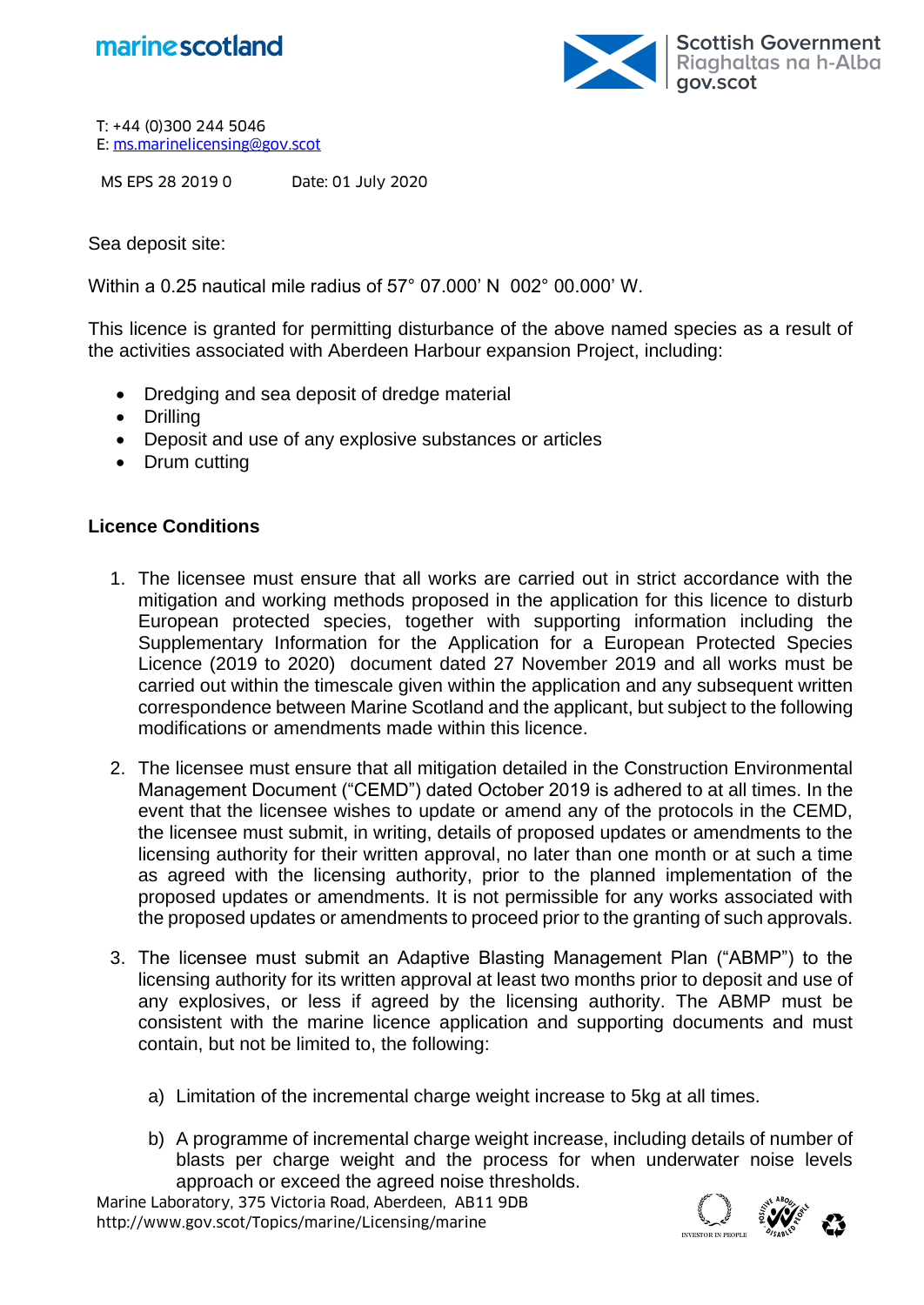



MS EPS 28 2019 0 Date: 01 July 2020

- c) A reporting strategy, including timelines to inform the licensing authority of any blasting events and subsequent underwater noise monitoring results, including both raw and calibrated peak and Sound Exposure Level ("SEL") metrics, and number of detonations used.
- d) A Precautionary Control Limit ("PCL") and noise threshold using peak noise metric.
- e) A plan for recording and calculating the SEL metric to inform both PCL and threshold based on latest available guidance. The maximum duration of each blast should be used for these calculations.
- f) Details of the underwater noise monitoring techniques, protocols and equipment to be used and their proposed locations in Nigg Bay.
- g) Details of the proposed use of Marine Mammal Observers ("MMO"), Passive Acoustic Monitoring and fish scarers.
- h) Details of all monitoring, recording and reporting of the use of Nigg Bay by marine mammals.

All works must proceed in accordance with the approved ABMP. Any updates or amendments made to the ABMP must be submitted, in writing, to the licensing authority for its written approval no later than two months or at such a time as agreed with the licensing authority, prior to the planned implementation of the proposed amendments. It is not permissible for any use of explosives to commence prior to approval of the ABMP. In granting such approval, the licensing authority may consult any such other advisors, organisations or stakeholders as may be required at their discretion.

- 4. In the event of the licensee becoming aware that any of the information on which the issue of this licence was based has changed, the licensing authority must be notified as soon as reasonably practicable.
- 5. The licensee must ensure that, if any aspects of the proposed activities differ from the detail submitted in the Noise Registry - Initial Registration Form, a new Initial Registration Form shall be completed and submitted to the licensing authority and the Joint Nature Conservation Committee ("JNCC") no later than one week prior to commencement of the licensed activity.
- 6. Except where it is not relevant to the provisions of this licence, the licensee must ensure that the Scottish Marine Wildlife Watching Code is adhered to at all times.